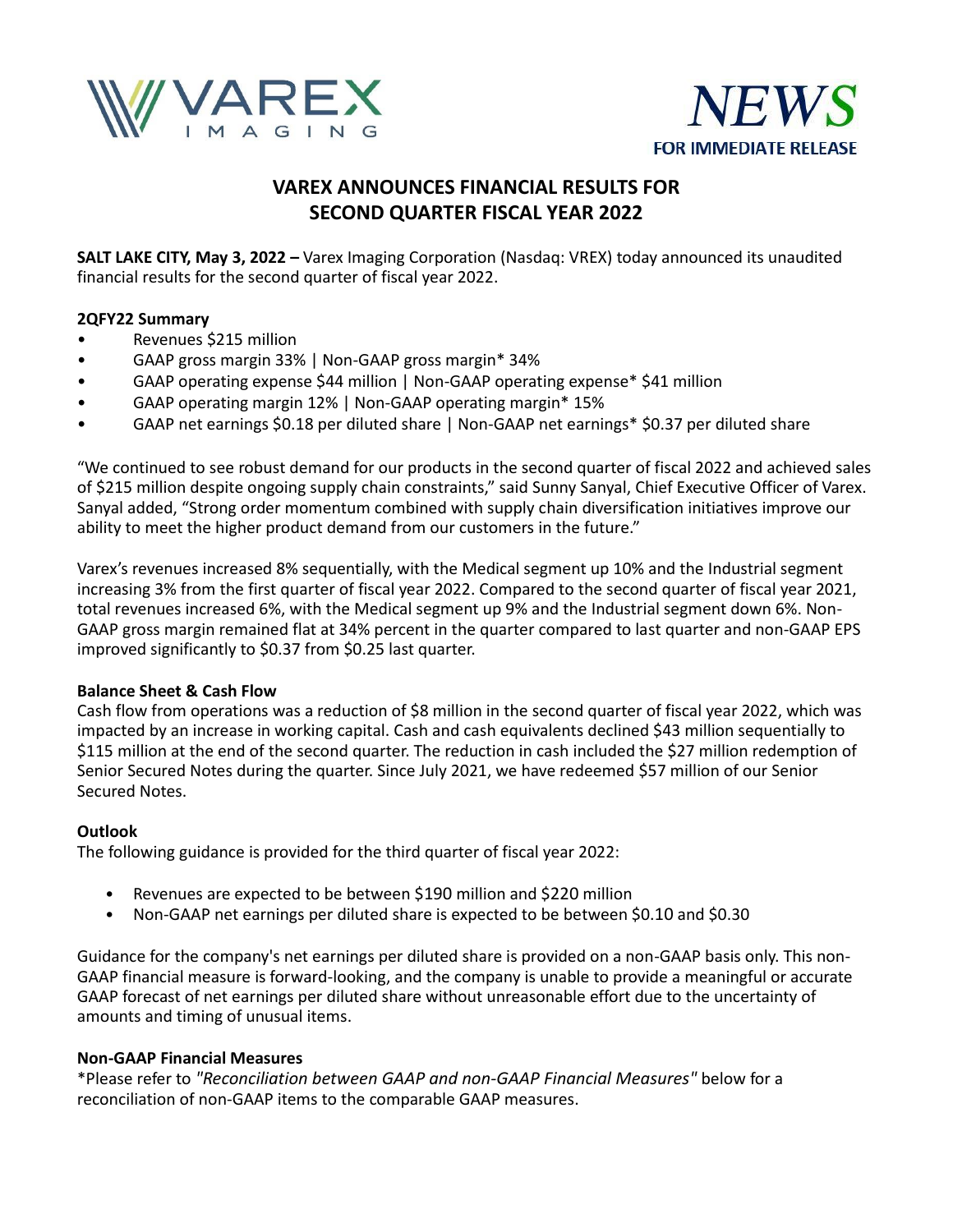# **Conference Call Information**

Varex will conduct its earnings conference call for the second quarter of fiscal year 2022 today at 3:00 p.m. Mountain Time. The conference call, including a supplemental slide presentation, will be webcast live and can be accessed at Varex's website at vareximaging.com/news. Access will also be available by dialing 877-524- 8416 from anywhere in the U.S. or by dialing 412-902-1028 from non-U.S. locations. The webcast and supplemental slide presentation will be archived on Varex's website at vareximaging.com/quarterly-reports. A replay of the call will be available from today through May 17th at 877-660-6853 from anywhere in the U.S. or 201-612-7415 from non-U.S. locations. The replay access code is 13728899. The listen-only webcast link is: [https://services.choruscall.com/mediaframe/webcast.html?webcastid=4tQUvghx](https://urldefense.com/v3/__https:/services.choruscall.com/mediaframe/webcast.html?webcastid=4tQUvghx__;!!FZbhlNR7tLSgXk_n!ad0sReQEYPnNrTnvOvx7QOnXprcLry4YY0-Dz9KSpQF4nqiCmlEa10OkTjlprSmnzY_6sK_xctAnng$)

# **About Varex**

Varex Imaging Corporation is a leading innovator, designer and manufacturer of X-ray imaging components, which include X-ray tubes, digital detectors and other image processing solutions that are key components of X-ray imaging systems. With a 70+ year history of successful innovation, Varex's products are used in medical imaging as well as in industrial and security imaging applications. Global OEM manufacturers incorporate Varex's X-ray sources, digital detectors, connecting devices and imaging software in their systems to detect, diagnose, protect and inspect. Headquartered in Salt Lake City, Utah, Varex employs approximately 2,100 people located in North America, Europe, and Asia. For more information visit vareximaging.com.

# **Forward Looking Statements**

This news release contains forward-looking statements within the meaning of Section 27A of the Securities Act of 1933 and Section 21E of the Securities Exchange Act of 1934. Statements concerning unaudited financial results; benefits of cost reduction actions; industry or market outlook; customer demand and revenue trends; revenues, product volumes, or other expected future financial results or performance; and any statements using the terms "believe," "expect," "intend," "outlook," "future," "anticipate," "will," "could," "estimate," "outlook," "guidance," or similar statements are forward-looking statements that involve risks and uncertainties that could cause Varex's actual results to differ materially from those anticipated. While forward-looking statements are based on assumptions and analyses made by us that we believe to be reasonable under the circumstances, whether actual results and developments will meet our expectations and predictions depend on a number of risks and uncertainties which could cause our actual results, performance, and financial condition to differ materially from our expectations. Such risks and uncertainties include supply chain and logistical challenges; price increases from suppliers and service providers and inflation generally; the severity and duration of the COVID-19 pandemic and its impact on both the global economy and the Varex's business; shifts in product mix; not receiving the intended benefit of restructurings, cost reduction actions; the continued impact of tariffs or a global trade war on Varex's products and customer purchasing patterns; global economic conditions and political conditions globally or regionally, including any impact due to armed conflicts (such as the recent conflict between Russia and Ukraine as well as governmental sanctions imposed in response); demand for and delays in delivery of products of Varex or its customers; litigation costs; Varex's ability to develop, commercialize and deploy new products; the impact of reduced or limited demand by purchasers of certain X-ray products; the impact of competitive products and pricing; and the other risks listed from time to time in our filings with the U.S. Securities and Exchange Commission, which by this reference are incorporated herein. Any forward-looking statements made by us in this news release speaks only as of the date on which it is made. Factors or events that could cause our actual results to differ may emerge from time to time, and it is not possible for us to predict all of them. Varex assumes no obligation to update or revise the forward-looking statements in this release because of new information, future events, or otherwise.

Varex has not filed its Form 10-Q for the second quarter of fiscal year 2022. All financial results described here should be considered preliminary, and are subject to change to reflect any necessary adjustments or changes in accounting estimates, that are identified prior to the time Varex files the Form 10-Q.

# # #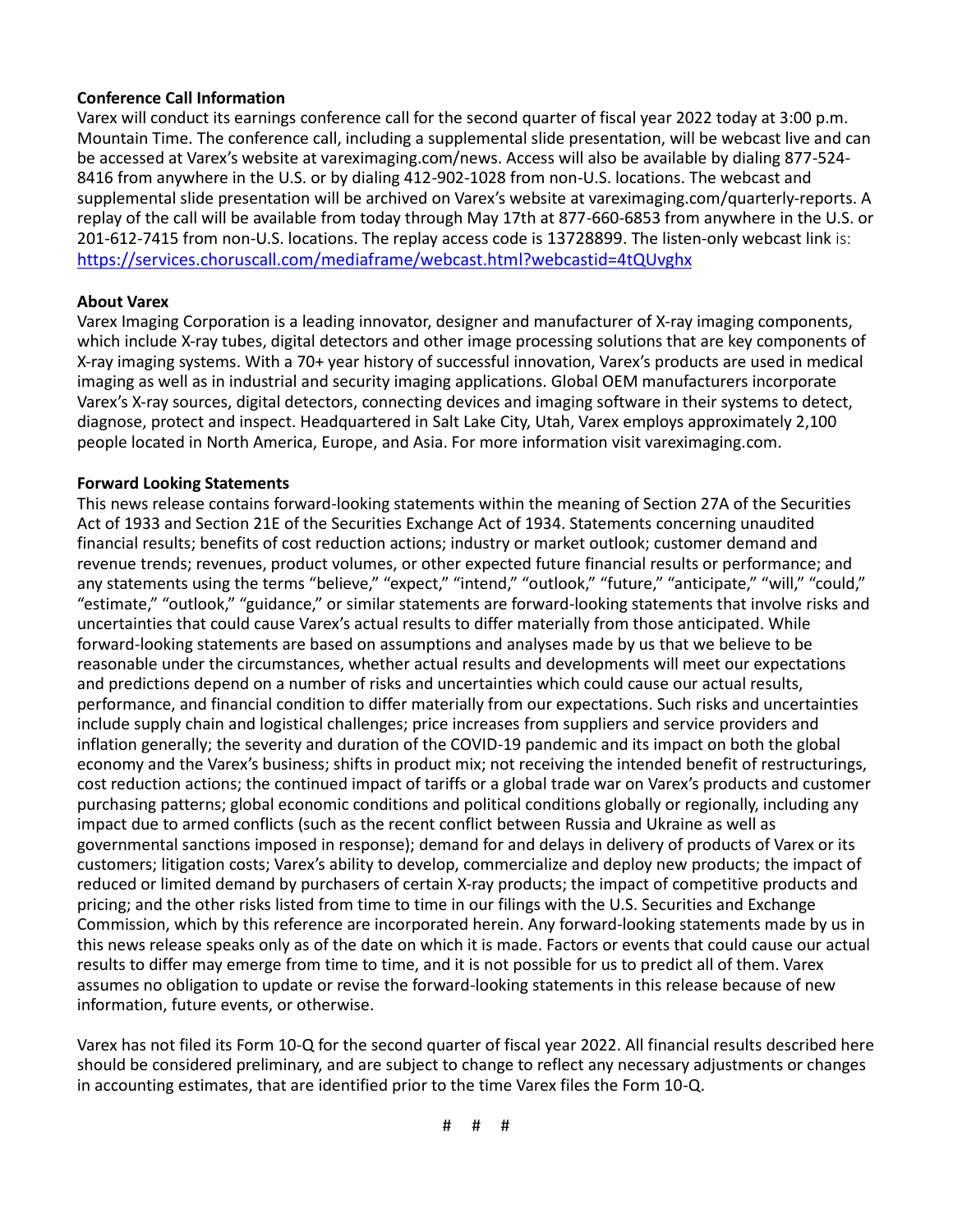For Information Contact: Christopher Belfiore Director of Investor Relations Varex Imaging Corporation 801.973.1566 | christopher.belfiore@vareximaging.com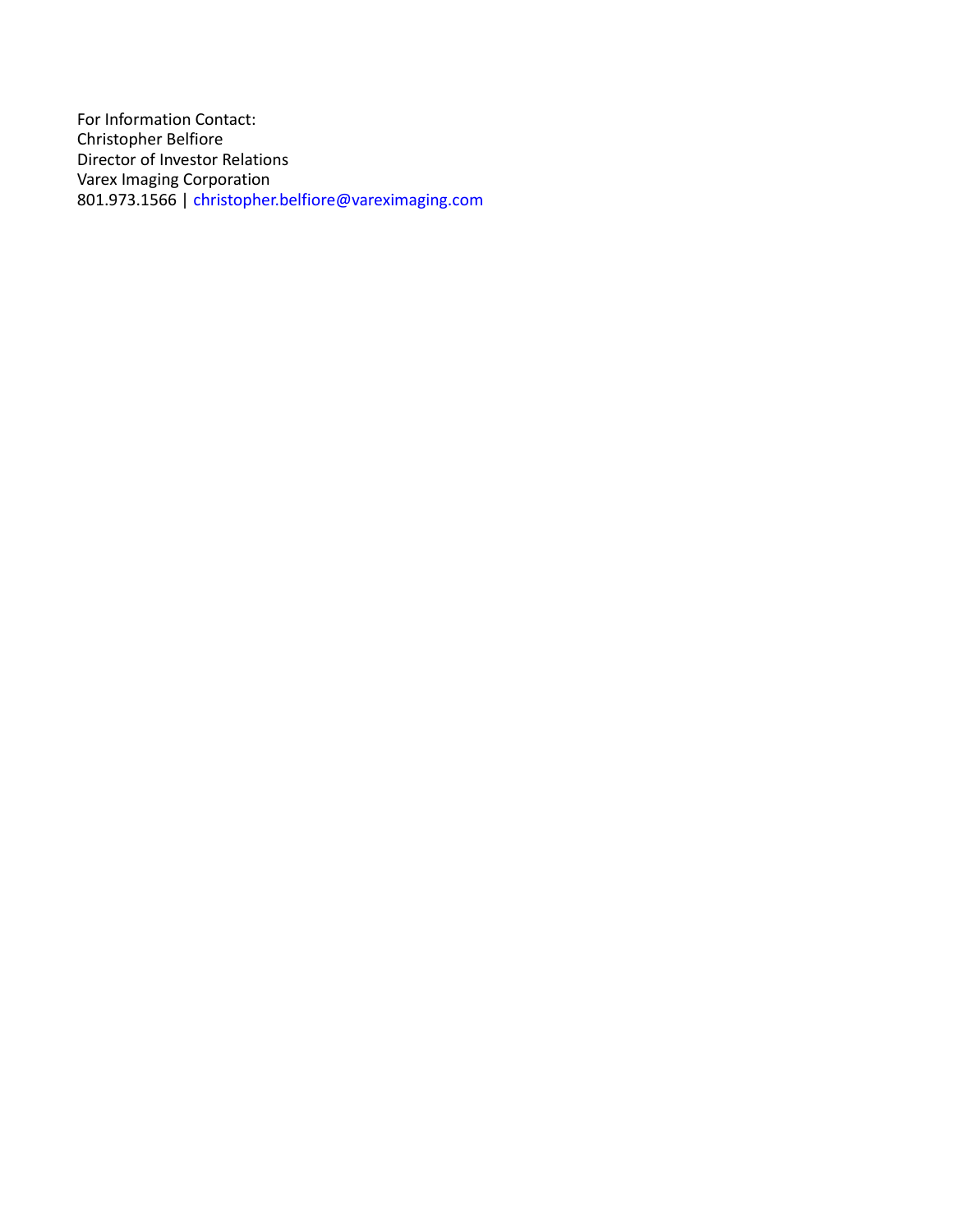### **VAREX IMAGING CORPORATION CONDENSED CONSOLIDATED STATEMENTS OF OPERATIONS (Unaudited)**

|                                                           | <b>Three Months Ended</b> |               |                     |               | <b>Six Months Ended</b> |               |                     |               |  |
|-----------------------------------------------------------|---------------------------|---------------|---------------------|---------------|-------------------------|---------------|---------------------|---------------|--|
| (In millions, except for per share amounts)               |                           | April 1, 2022 |                     | April 2, 2021 |                         | April 1, 2022 |                     | April 2, 2021 |  |
| Revenues, net                                             |                           |               |                     |               |                         |               |                     |               |  |
| Medical                                                   | \$                        | 170.4         | \$                  | 156.6         | $\ddot{\mathsf{S}}$     | 326.1         | $\ddot{\mathsf{S}}$ | 295.8         |  |
| Industrial                                                |                           | 44.3          |                     | 46.9          |                         | 87.4          |                     | 84.8          |  |
| <b>Total revenues</b>                                     |                           | 214.7         |                     | 203.5         |                         | 413.5         |                     | 380.6         |  |
| Gross profit                                              |                           |               |                     |               |                         |               |                     |               |  |
| Medical                                                   |                           | 53.4          |                     | 45.7          |                         | 99.4          |                     | 89.8          |  |
| Industrial                                                |                           | 17.4          |                     | 18.9          |                         | 36.2          |                     | 32.0          |  |
| Total gross profit                                        |                           | 70.8          |                     | 64.6          |                         | 135.6         |                     | 121.8         |  |
| Operating expenses:                                       |                           |               |                     |               |                         |               |                     |               |  |
| Research and development                                  |                           | 18.9          |                     | 18.2          |                         | 36.6          |                     | 34.9          |  |
| Selling, general and administrative                       |                           | 25.3          |                     | 30.6          |                         | 58.4          |                     | 65.0          |  |
| Total operating expenses                                  |                           | 44.2          |                     | 48.8          |                         | 95.0          |                     | 99.9          |  |
| Operating income                                          |                           | 26.6          |                     | 15.8          |                         | 40.6          |                     | 21.9          |  |
| Interest income                                           |                           | 0.1           |                     |               |                         | 0.1           |                     |               |  |
| Interest expense                                          |                           | (11.1)        |                     | (10.4)        |                         | (21.0)        |                     | (20.7)        |  |
| Other expense, net                                        |                           | (2.0)         |                     | (2.2)         |                         | (2.8)         |                     | (2.7)         |  |
| Interest and other expense, net                           |                           | (13.0)        |                     | (12.6)        |                         | (23.7)        |                     | (23.4)        |  |
| Income (loss) before taxes                                |                           | 13.6          |                     | 3.2           |                         | 16.9          |                     | (1.5)         |  |
| Income tax expense                                        |                           | 6.0           |                     |               |                         | 7.7           |                     | 1.6           |  |
| Net income (loss)                                         |                           | 7.6           |                     | 3.2           |                         | 9.2           |                     | (3.1)         |  |
| Less: Net income attributable to noncontrolling interests |                           |               |                     | 0.1           |                         | 0.2           |                     | 0.2           |  |
| Net income (loss) attributable to Varex                   | \$                        | 7.6           | $\ddot{\mathsf{S}}$ | 3.1           | \$                      | 9.0           | $\ddot{\varsigma}$  | (3.3)         |  |
| Net income (loss) per common share attributable to Varex  |                           |               |                     |               |                         |               |                     |               |  |
| <b>Basic</b>                                              | \$                        | 0.19          | $\zeta$             | 0.08          | $\ddot{\varsigma}$      | 0.23          | $\ddot{\mathsf{S}}$ | (0.09)        |  |
| Diluted                                                   | \$                        | 0.18          | \$                  | 0.08          | $\zeta$                 | 0.21          | $\zeta$             | (0.09)        |  |
| Weighted average common shares outstanding                |                           |               |                     |               |                         |               |                     |               |  |
| <b>Basic</b>                                              |                           | 39.7          |                     | 39.2          |                         | 39.6          |                     | 39.2          |  |
| Diluted                                                   |                           | 42.2          |                     | 40.0          |                         | 43.2          |                     | 39.2          |  |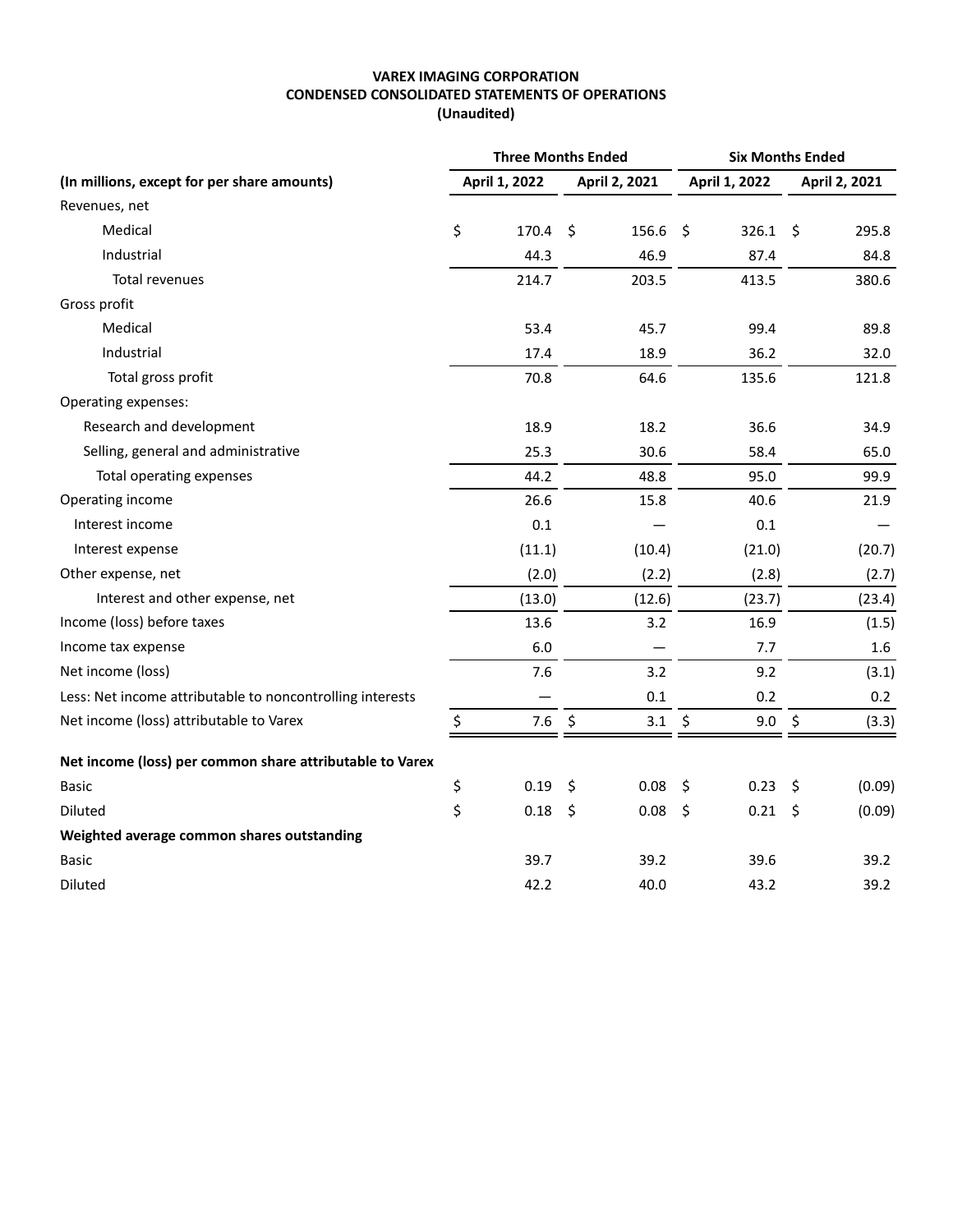### **VAREX IMAGING CORPORATION CONDENSED CONSOLIDATED BALANCE SHEETS (Unaudited)**

| (In millions, except share and per share amounts)                                                                                                |    | April 1, 2022       | October 1, 2021 |         |  |
|--------------------------------------------------------------------------------------------------------------------------------------------------|----|---------------------|-----------------|---------|--|
| <b>Assets</b>                                                                                                                                    |    |                     |                 |         |  |
| Current assets:                                                                                                                                  |    |                     |                 |         |  |
| Cash and cash equivalents                                                                                                                        | \$ | $115.1 \; \text{S}$ |                 | 144.6   |  |
| Accounts receivable, net of allowance for credit losses of \$0.7 million and<br>\$1.0 million at April 1, 2022 and October 1, 2021, respectively |    | 154.3               |                 | 155.3   |  |
| Inventories                                                                                                                                      |    | 269.2               |                 | 224.8   |  |
| Prepaid expenses and other current assets                                                                                                        |    | 30.6                |                 | 29.5    |  |
| Total current assets                                                                                                                             |    | 569.2               |                 | 554.2   |  |
| Property, plant and equipment, net                                                                                                               |    | 136.4               |                 | 140.2   |  |
| Goodwill                                                                                                                                         |    | 289.9               |                 | 292.2   |  |
| Intangible assets, net                                                                                                                           |    | 42.1                |                 | 50.7    |  |
| Investments in privately-held companies                                                                                                          |    | 47.9                |                 | 49.3    |  |
| Deferred tax assets                                                                                                                              |    | 1.2                 |                 | 4.0     |  |
| Operating lease assets                                                                                                                           |    | 23.0                |                 | 24.3    |  |
| Other assets                                                                                                                                     |    | 32.9                |                 | 32.6    |  |
| <b>Total assets</b>                                                                                                                              | \$ | 1,142.6             | \$              | 1,147.5 |  |
| Liabilities and stockholders' equity                                                                                                             |    |                     |                 |         |  |
| <b>Current liabilities:</b>                                                                                                                      |    |                     |                 |         |  |
| Accounts payable                                                                                                                                 | \$ | 78.8                | S               | 58.8    |  |
| Accrued liabilities and other current liabilities                                                                                                |    | 72.8                |                 | 89.7    |  |
| Current operating lease liabilities                                                                                                              |    | 5.3                 |                 | 6.2     |  |
| Current maturities of long-term debt                                                                                                             |    | 2.6                 |                 | 2.8     |  |
| Deferred revenues                                                                                                                                |    | 7.6                 |                 | 9.1     |  |
| <b>Total current liabilities</b>                                                                                                                 |    | 167.1               |                 | 166.6   |  |
| Long-term debt, net                                                                                                                              |    | 408.4               |                 | 431.7   |  |
| Deferred tax liabilities                                                                                                                         |    |                     |                 | 2.2     |  |
| Operating lease liabilities                                                                                                                      |    | 19.0                |                 | 18.7    |  |
| Other long-term liabilities                                                                                                                      |    | 33.7                |                 | 31.8    |  |
| <b>Total liabilities</b>                                                                                                                         |    | 628.2               |                 | 651.0   |  |
| Stockholders' equity:                                                                                                                            |    |                     |                 |         |  |
| Preferred stock, \$.01 par value: 20,000,000 shares authorized, none issued                                                                      |    |                     |                 |         |  |
| Common stock, \$.01 par value: 150,000,000 shares authorized                                                                                     |    |                     |                 |         |  |
| Shares issued and outstanding: 39,823,331 and 39,435,830 at April 1, 2022<br>and October 1, 2021, respectively.                                  |    | 0.4                 |                 | 0.4     |  |
| Additional paid-in capital                                                                                                                       |    | 459.9               |                 | 449.4   |  |
| Accumulated other comprehensive (loss) income                                                                                                    |    | (1.7)               |                 |         |  |
| Retained earnings                                                                                                                                |    | 42.5                |                 | 33.5    |  |
| Total Varex stockholders' equity                                                                                                                 |    | 501.1               |                 | 483.3   |  |
| Noncontrolling interests                                                                                                                         |    | 13.3                |                 | 13.2    |  |
| <b>Total stockholders' equity</b>                                                                                                                |    | 514.4               |                 | 496.5   |  |
| Total liabilities and stockholders' equity                                                                                                       | Ś  | 1,142.6             | \$              | 1,147.5 |  |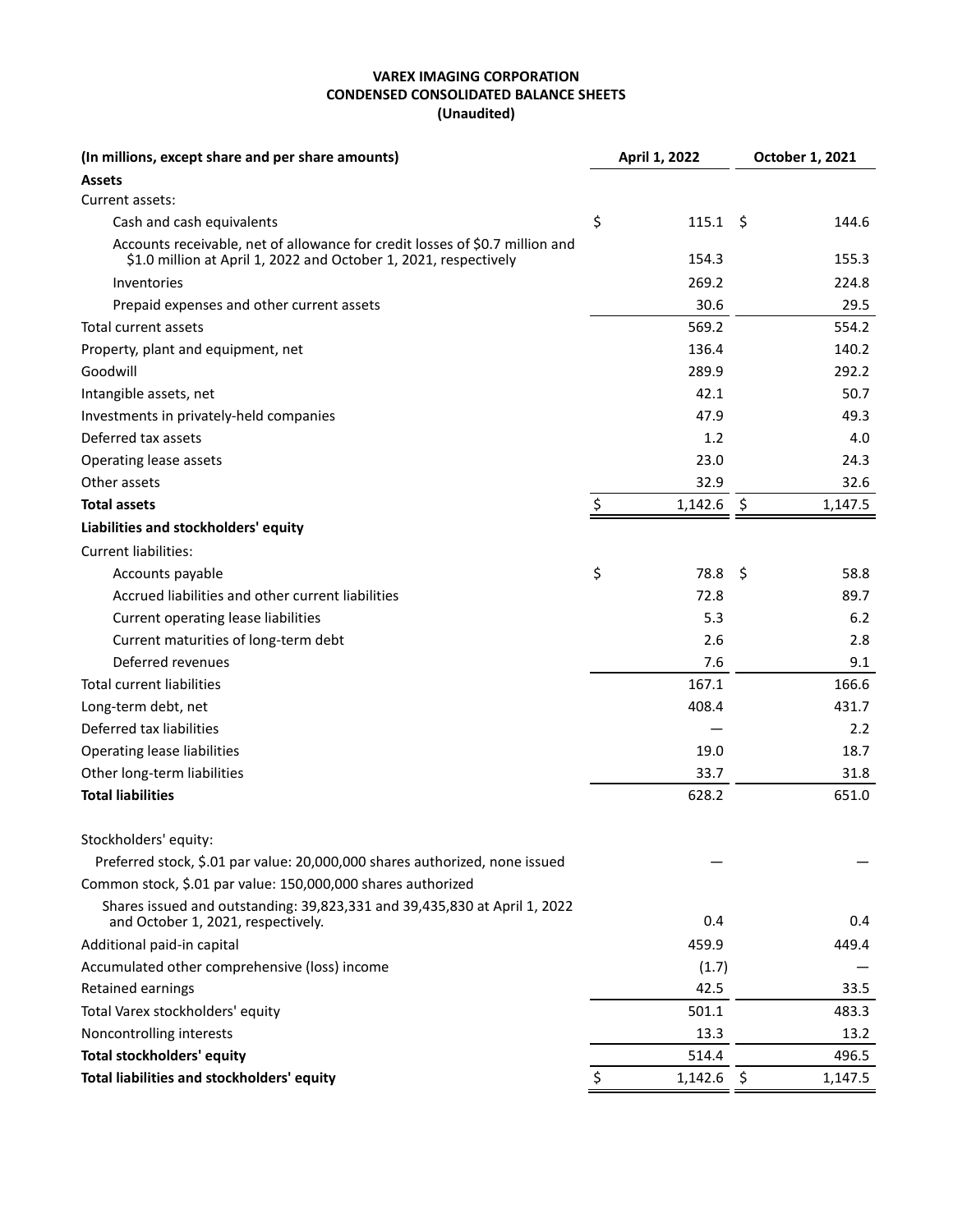# **VAREX IMAGING CORPORATION RECONCILIATION BETWEEN GAAP AND NON-GAAP FINANCIAL MEASURES**

**(Unaudited)**

|                                                                      | <b>Three Months Ended</b> |               |    |               | <b>Six Months Ended</b> |               |    |               |  |
|----------------------------------------------------------------------|---------------------------|---------------|----|---------------|-------------------------|---------------|----|---------------|--|
| (In millions, except per share amounts)                              |                           | April 1, 2022 |    | April 2, 2021 |                         | April 1, 2022 |    | April 2, 2021 |  |
| <b>GROSS PROFIT RECONCILIATION</b>                                   |                           |               |    |               |                         |               |    |               |  |
| Revenues, net                                                        | <u>\$</u>                 | 214.7         | \$ | 203.5         | \$                      | 413.5         | \$ | 380.6         |  |
| Gross profit                                                         | \$                        | 70.8          | \$ | 64.6          | \$                      | 135.6         | \$ | 121.8         |  |
| Amortization of intangible assets                                    |                           | 1.8           |    | 2.2           |                         | 3.6           |    | 4.4           |  |
| Restructuring charges                                                |                           |               |    | 0.1           |                         |               |    | 0.2           |  |
| Other non-operational costs                                          |                           |               |    | 3.5           |                         |               |    | 3.5           |  |
| Non-GAAP gross profit                                                | \$                        | 72.6          | \$ | 70.4          | \$                      | 139.2         | \$ | 129.9         |  |
| Gross margin %                                                       |                           | 33.0 %        |    | 31.7 %        |                         | 32.8 %        |    | 32.0 %        |  |
| Non-GAAP gross margin %                                              |                           | 33.8 %        |    | 34.6 %        |                         | 33.7 %        |    | 34.1 %        |  |
| SELLING, GENERAL AND ADMINISTRATIVE EXPENSE<br><b>RECONCILIATION</b> |                           |               |    |               |                         |               |    |               |  |
| Selling, general and administrative                                  | \$                        | 25.3          | \$ | 30.6          | \$                      | 58.4          | \$ | 65.0          |  |
| Amortization of intangible assets                                    |                           | 1.9           |    | 2.1           |                         | 3.8           |    | 4.1           |  |
| Restructuring charges                                                |                           | 1.1           |    | 0.2           |                         | 4.3           |    | 0.4           |  |
| Acquisition and integration related costs                            |                           |               |    | 0.3           |                         |               |    | 1.2           |  |
| Other non-operational costs                                          |                           | 0.1           |    | 1.7           |                         | 1.9           |    | 4.2           |  |
| Non-GAAP selling, general and administrative<br>expense              | \$                        | 22.2          | \$ | 26.3          | \$                      | 48.4          | \$ | 55.1          |  |
| <b>OPERATING EXPENSE RECONCILIATION</b>                              |                           |               |    |               |                         |               |    |               |  |
| Other expense, net                                                   | \$                        | 44.2          | \$ | 48.8          | \$                      | 95.0          | \$ | 99.9          |  |
| Amortization of intangible assets                                    |                           | 1.9           |    | 2.1           |                         | 3.8           |    | 4.1           |  |
| Restructuring charges                                                |                           | 1.1           |    | 0.2           |                         | 4.3           |    | 0.4           |  |
| Acquisition and integration related costs                            |                           |               |    | 0.3           |                         |               |    | 1.2           |  |
| Other non-operational costs                                          |                           | 0.1           |    | 1.7           |                         | 1.9           |    | 4.2           |  |
| Non-GAAP operating expense                                           | \$                        | 41.1          | \$ | 44.5          | \$                      | 85.0          | \$ | 90.0          |  |
|                                                                      |                           |               |    |               |                         |               |    |               |  |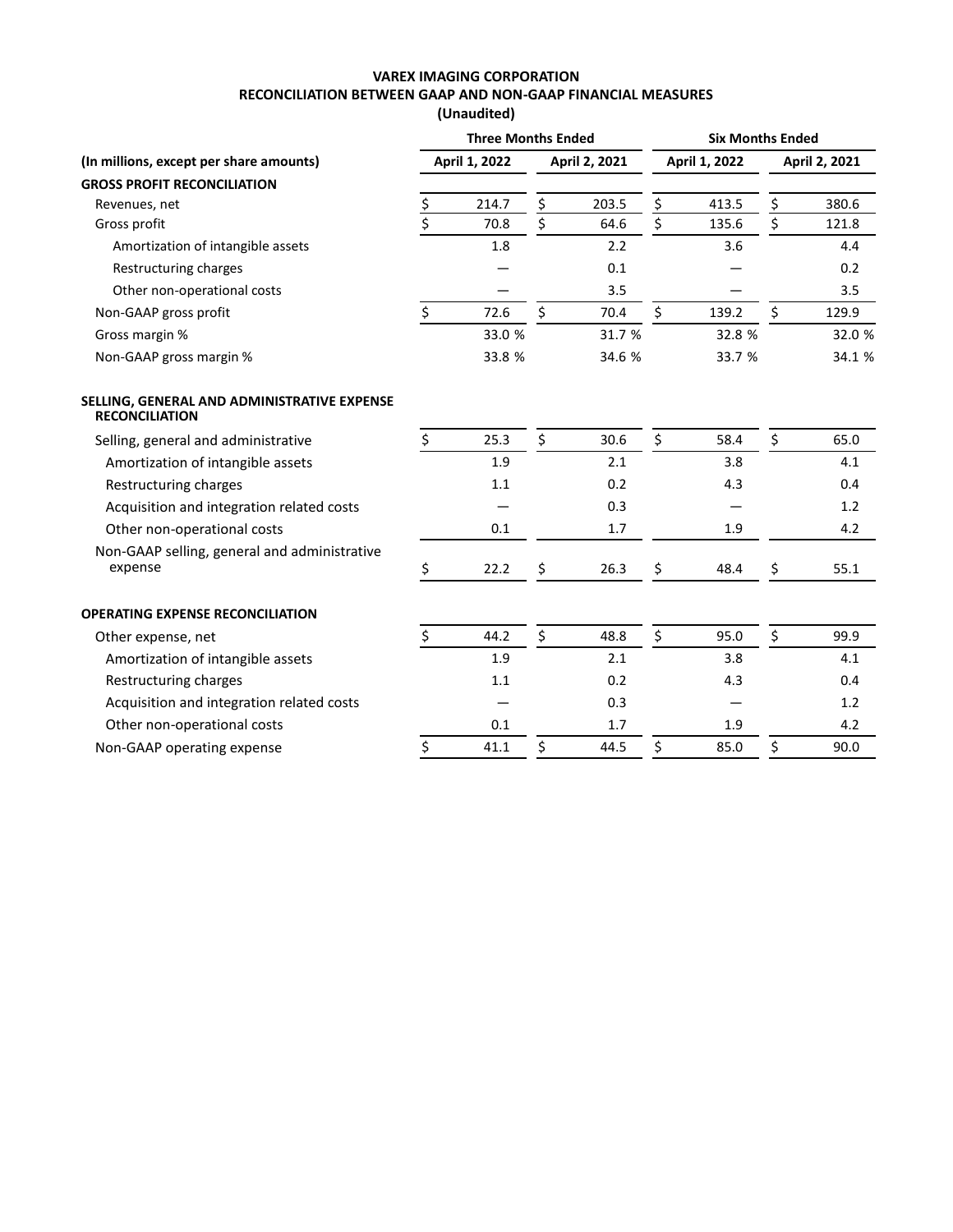#### **VAREX IMAGING CORPORATION RECONCILIATION BETWEEN GAAP AND NON-GAAP FINANCIAL MEASURES (Unaudited)**

| <b>Three Months Ended</b> |        |               |        | <b>Six Months Ended</b> |        |               |        |
|---------------------------|--------|---------------|--------|-------------------------|--------|---------------|--------|
| April 1, 2022             |        | April 2, 2021 |        | April 1, 2022           |        | April 2, 2021 |        |
|                           |        |               |        |                         |        |               |        |
| Ś.                        | 26.6   | \$            | 15.8   | \$                      | 40.6   | \$            | 21.9   |
|                           | 3.7    |               | 4.3    |                         | 7.4    |               | 8.5    |
|                           | 1.1    |               | 0.3    |                         | 4.3    |               | 0.6    |
|                           |        |               | 0.3    |                         |        |               | 1.2    |
|                           | 0.1    |               | 5.2    |                         | 1.9    |               | 7.7    |
| \$                        | 4.9    | \$            | 10.1   | \$                      | 13.6   | \$            | 18.0   |
| \$                        | 31.5   | \$            | 25.9   | \$                      | 54.2   | \$            | 39.9   |
|                           | 12.4 % |               | 7.8%   |                         | 9.8%   |               | 5.8 %  |
|                           | 14.7 % |               | 12.7 % |                         | 13.1 % |               | 10.5 % |
|                           |        |               |        |                         |        |               |        |
| \$                        | 13.6   | \$            | 3.2    | \$                      | 16.9   | \$            | (1.5)  |
|                           | 4.9    |               | 10.1   |                         | 13.6   |               | 18.0   |
|                           | 2.2    |               | 1.9    |                         | 4.3    |               | 3.8    |
|                           | 1.2    |               |        |                         | 1.2    |               |        |
| \$                        | 8.3    | \$            | 12.0   | \$                      | 19.1   | \$            | 21.8   |
| $\overline{\xi}$          | 21.9   | \$            | 15.2   | \$                      | 36.0   | \$            | 20.3   |
|                           |        |               |        |                         |        |               |        |
| \$                        | 6.0    | \$            |        | \$                      | 7.7    | \$            | 1.6    |
|                           | (0.8)  |               | (1.0)  |                         | (2.6)  |               | (1.1)  |
| \$                        | 6.8    | \$            | 1.0    | \$                      | 10.3   | \$            | 2.7    |
|                           |        |               |        |                         |        |               |        |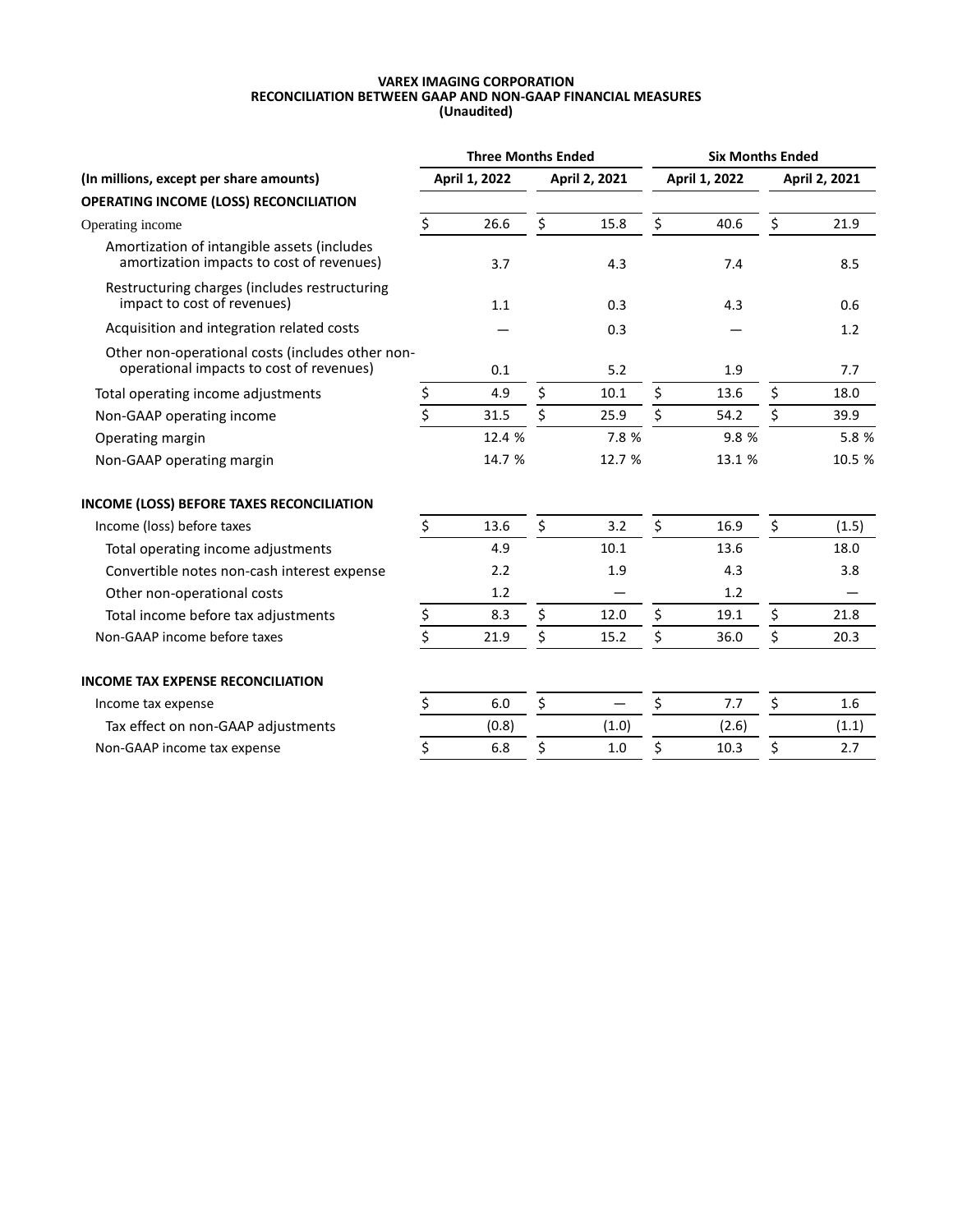#### **VAREX IMAGING CORPORATION RECONCILIATION BETWEEN GAAP AND NON-GAAP FINANCIAL MEASURES (Unaudited)**

|                                                                                    | <b>Three Months Ended</b> |               |    |               | <b>Six Months Ended</b> |               |    |               |  |
|------------------------------------------------------------------------------------|---------------------------|---------------|----|---------------|-------------------------|---------------|----|---------------|--|
| (In millions, except per share amounts)                                            |                           | April 1, 2022 |    | April 2, 2021 |                         | April 1, 2022 |    | April 2, 2021 |  |
| NET INCOME (LOSS) AND DILUTED NET INCOME (LOSS)<br><b>PER SHARE RECONCILIATION</b> |                           |               |    |               |                         |               |    |               |  |
| Net income (loss) attributable to Varex                                            | $\zeta$                   | 7.6           | \$ | 3.1           | \$                      | 9.0           | \$ | (3.3)         |  |
| Total earnings before taxes adjustments                                            | $\overline{\mathsf{S}}$   | 8.3           | \$ | 12.0          | \$                      | 19.1          | \$ | 21.8          |  |
| Effective tax rate on non-GAAP adjustments                                         |                           | 9.6 %         |    | 8.3%          |                         | 13.6 %        |    | 5.0%          |  |
| Tax effect on non-GAAP adjustments                                                 | \$                        | (0.8)         | \$ | (1.0)         | \$                      | (2.6)         | \$ | (1.1)         |  |
| Non-operational tax adjustments                                                    |                           |               |    |               |                         |               |    |               |  |
| Non-GAAP net income                                                                | \$                        | 15.1          | \$ | 14.1          | \$                      | 25.5          | \$ | 17.4          |  |
| Diluted net income (loss) per share                                                | \$                        | 0.18          | \$ | 0.08          | \$                      | 0.21          | \$ | (0.09)        |  |
| Non-GAAP diluted net income (loss) per share                                       | \$                        | 0.37          | \$ | 0.36          | \$                      | 0.62          | \$ | 0.44          |  |
| DILUTED WEIGHTED AVERAGE SHARES OUTSTANDING<br><b>RECONCILIATION</b>               |                           |               |    |               |                         |               |    |               |  |
| GAAP weighted average common shares - dilutive                                     |                           | 42.2          |    | 40.0          |                         | 43.2          |    | 39.2          |  |
| Dilution offset from convertible notes hedge<br>transaction                        |                           | (1.7)         |    | (0.3)         |                         | (2.2)         |    |               |  |
| Dilutive shares not included for GAAP due to net<br>loss                           |                           |               |    |               |                         |               |    | 0.3           |  |
| Non-GAAP dilutive shares                                                           |                           | 40.5          |    | 39.7          |                         | 41.0          |    | 39.5          |  |
| <b>ADJUSTED EBITDA RECONCILIATION</b>                                              |                           |               |    |               |                         |               |    |               |  |
| Net income (loss) attributable to Varex                                            | \$                        | 7.6           | \$ | 3.1           | \$                      | 9.0           | \$ | (3.3)         |  |
| Interest expense                                                                   |                           | 9.9           |    | 10.4          |                         | 19.8          |    | 20.7          |  |
| Income tax expense                                                                 |                           | 6.0           |    |               |                         | 7.7           |    | 1.6           |  |
| Depreciation                                                                       |                           | 4.8           |    | 5.3           |                         | 9.6           |    | 10.5          |  |
| Amortization                                                                       |                           | 3.7           |    | 4.3           |                         | 7.5           |    | 8.5           |  |
| Stock based compensation                                                           |                           | 3.9           |    | 3.6           |                         | 7.3           |    | 7.2           |  |
| Restructuring charges                                                              |                           | 1.1           |    | 0.3           |                         | 4.3           |    | 0.6           |  |
| Acquisition and integration related costs                                          |                           |               |    | 0.3           |                         |               |    | 1.2           |  |
| Other non-operational costs                                                        |                           | 1.3           |    | 5.2           |                         | 3.1           |    | 7.7           |  |
| <b>Adjusted EBITDA</b>                                                             | \$                        | 38.3          | \$ | 32.5          | $\boldsymbol{\zeta}$    | 68.3          | \$ | 54.7          |  |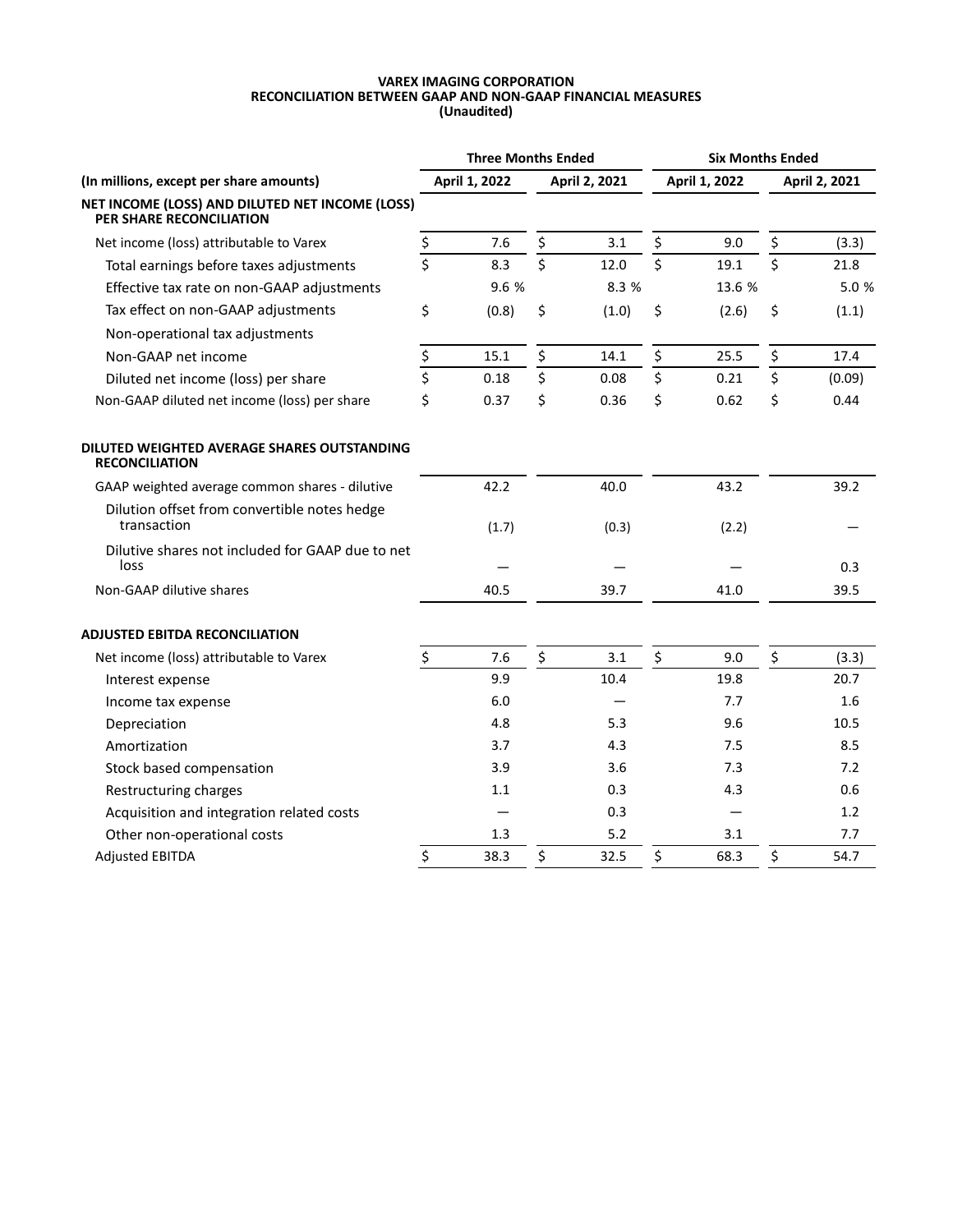#### **Discussion of Non-GAAP Financial Measures**

This press release includes non-GAAP financial measures derived from our Condensed Consolidated Statements of Earnings. These measures are not presented in accordance with, nor are they a substitute for U.S. generally accepted accounting principles, or GAAP. These measures include: non-GAAP gross profit; non-GAAP gross margin; non-GAAP operating expense; non-GAAP operating earnings; non-GAAP operating earnings margin; non-GAAP earnings before taxes; non-GAAP net earnings; non-GAAP net earnings per diluted share, non-GAAP dilutive shares; and non-GAAP EBITDA. We are providing a reconciliation above of each non-GAAP financial measure used in this earnings release to the most directly comparable GAAP financial measure. We are unable to provide without unreasonable effort a reconciliation of non-GAAP guidance measures to the corresponding GAAP measures on a forward-looking basis due to the potential significant variability and limited visibility of the excluded items discussed.

We utilize a number of different financial measures, both GAAP and non-GAAP, in analyzing and assessing the overall performance of our business, in making operating decisions, and forecasting and planning for future periods. We consider the use of the non-GAAP measures to be helpful in assessing the performance of the ongoing operation of our business by excluding unusual and one-time costs. We believe that disclosing non-GAAP financial measures provides useful supplemental data that allows for greater transparency in the review of our financial and operational performance. We also believe that disclosing non-GAAP financial measures provides useful information to investors and others in understanding and evaluating our operating results and future prospects in the same manner as management and in comparing financial results across accounting periods and to those of peer companies.

#### Non-GAAP measures include the following items:

*Amortization of intangible assets:* We do not acquire businesses and assets on a predictable cycle. The amount of purchase price allocated to intangible assets and the term of amortization can vary significantly and are unique to each acquisition or purchase. We believe that excluding amortization of intangible assets allows the users of our financial statements to better review and understand the historic and current results of our operations, and also facilitates comparisons to peer companies.

*Purchase price accounting charges to cost of revenues:* We may incur charges to cost of revenues as a result of acquisitions. We believe that excluding these charges allows the users of our financial statements to better understand the historic and current cost of our products, our gross margin, and also facilitates comparisons to peer companies.

*Restructuring charges:* We incur restructuring charges that result from events, which arise from unforeseen circumstances and/or often occur outside of the ordinary course of our on-going business. Although these events are reflected in our GAAP financials, these unique transactions may limit the comparability of our on-going operations with prior and future periods.

*Acquisition and integration related costs:* We incur expenses or benefits with respect to certain items associated with our acquisitions, such as transaction costs, changes in fair value of acquisition related hedges, changes in the fair value of contingent consideration liabilities, gain or expense on settlement of pre-existing relationships, etc. We exclude such expenses or benefits as they are related to acquisitions and have no direct correlation to the operation of our on-going business. We also incur expenses or benefits with respect to certain items associated with our acquisitions, such as integration costs relating to acquisitions for any costs incurred prior to closing and up to 12 months after the closing date of the acquisition.

*Impairment charges:* We may incur impairment charges that result from events, which arise from unforeseen circumstances and/or often occur outside of the ordinary course of our on-going business and such charges may limit the comparability of our on-going operations with prior and future periods.

*Other non-operational costs:* Certain items may be non-recurring, unusual, infrequent and directly related to an event that is distinct and non-reflective of the Company's ongoing business operations. These may include such items as non-ordinary course litigation, legal settlements, inventory write-downs for discontinued products, cost of facilities no longer in use, extinguishment of debt and hedge costs, environmental settlements, governmental settlements including tax settlements, and other items of similar nature.

*Convertible notes non-cash interest expense:* We issued convertible notes in June 2020 at a discount related to the conversion feature of the notes and capitalized certain costs related to the issuance of these notes. The discount and capitalized issuance costs are amortized into interest expense over the term of the convertible notes. The amortization recognized for the convertible notes will be greater than the cash interest payments for the notes. We believe that excluding the convertible